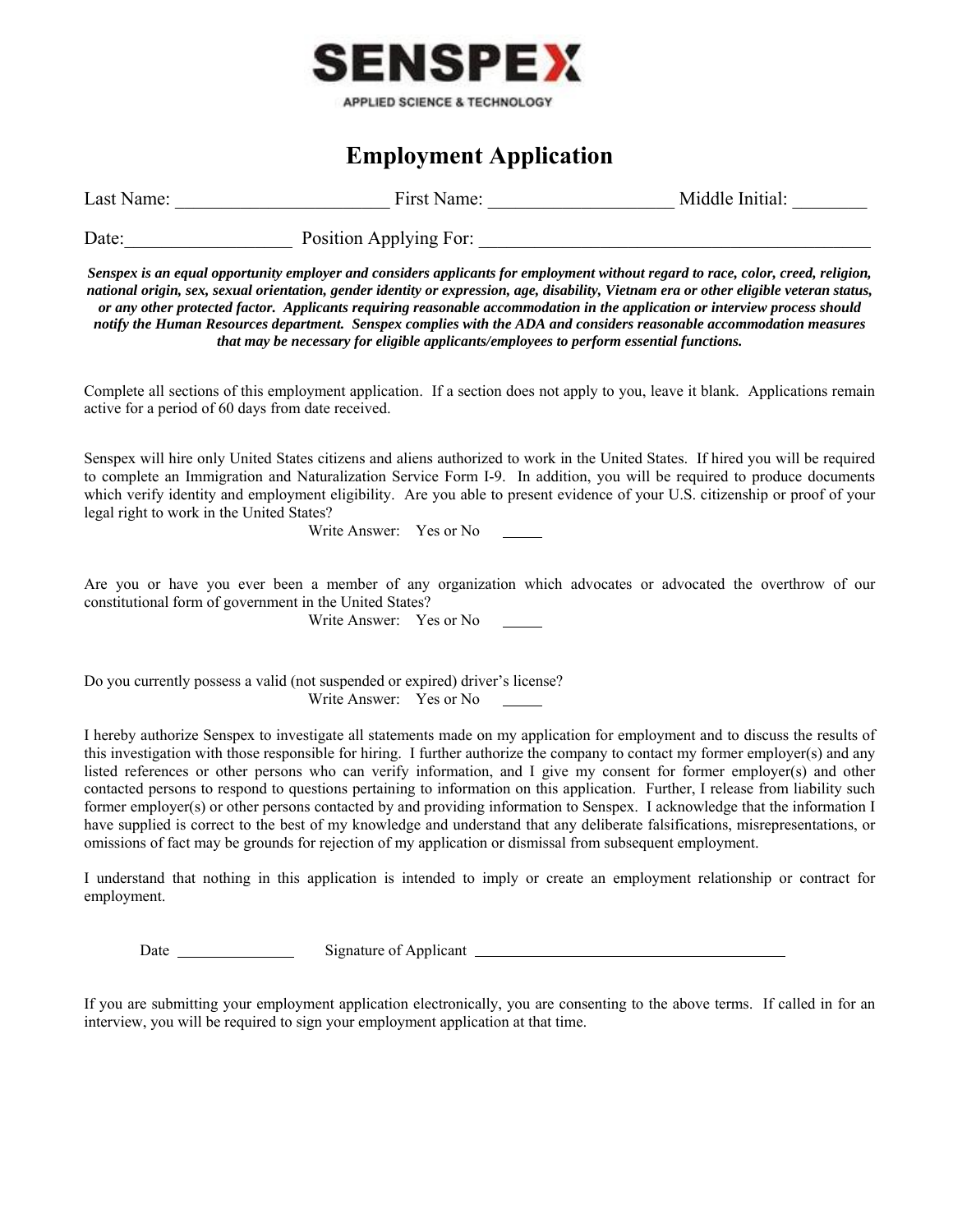

APPLIED SCIENCE & TECHNOLOGY

| PLEASE TYPE OR PRINT                                                                                                                                                                      |                                |                           |                                                                                                                |                               |                                                             |                        |                          |                           |              |
|-------------------------------------------------------------------------------------------------------------------------------------------------------------------------------------------|--------------------------------|---------------------------|----------------------------------------------------------------------------------------------------------------|-------------------------------|-------------------------------------------------------------|------------------------|--------------------------|---------------------------|--------------|
| <b>LAST NAME</b>                                                                                                                                                                          | <b>FIRST NAME</b>              |                           | <b>MIDDLE INITIAL</b>                                                                                          | <b>HOME PHONE:</b>            |                                                             | <b>BUSINESS PHONE:</b> |                          |                           |              |
|                                                                                                                                                                                           |                                |                           |                                                                                                                |                               | €<br>$\lambda$                                              |                        | €<br>$\rightarrow$       |                           |              |
| <b>ADDRESS - STREET</b>                                                                                                                                                                   |                                |                           |                                                                                                                |                               | <b>CITY</b>                                                 |                        |                          | <b>STATE AND ZIP CODE</b> |              |
| DO YOU HAVE THE LEGAL RIGHT TO LIVE & WORK IN THE U.S.?<br>YES $\Box$<br>$NO \square$                                                                                                     |                                |                           |                                                                                                                |                               | ARE YOU UNDER AGE 18?<br>YES $\Box$<br>$NO \nightharpoonup$ |                        |                          |                           |              |
| POSITION(S) APPLIED FOR (BE SPECIFIC)                                                                                                                                                     |                                |                           |                                                                                                                |                               |                                                             |                        |                          |                           |              |
| DATE AVAILABLE FOR EMPLOYMENT:                                                                                                                                                            |                                |                           |                                                                                                                |                               |                                                             |                        |                          |                           |              |
| ARE YOU INTERESTED IN<br>FULL TIME $\Box$<br><b>REGULAR</b><br>П                                                                                                                          |                                |                           | Desired Base Rate:                                                                                             |                               |                                                             |                        |                          |                           |              |
| PART TIME                                                                                                                                                                                 | TEMPORARY <b>I</b>             |                           |                                                                                                                |                               |                                                             |                        |                          |                           |              |
| NAME OF SCHOOL AND LOCATION - Only degrees                                                                                                                                                |                                |                           |                                                                                                                |                               |                                                             |                        |                          |                           |              |
| from colleges or universities accredited by an agency<br>recognized by the U.S. Department of Education as a<br>valid accreditation service are accepted by Senspex.                      |                                | DIPLOMA/<br><b>DEGREE</b> |                                                                                                                | <b>DATE</b><br><b>GRANTED</b> | <b>MAJOR</b>                                                |                        | NO. OF<br><b>CREDITS</b> |                           |              |
| <b>HIGH SCHOOL</b>                                                                                                                                                                        |                                |                           |                                                                                                                |                               |                                                             |                        |                          |                           |              |
| <b>COLLEGE OR</b><br><b>UNIVERSITY</b>                                                                                                                                                    |                                |                           |                                                                                                                |                               |                                                             |                        |                          |                           |              |
|                                                                                                                                                                                           |                                |                           |                                                                                                                |                               |                                                             |                        |                          |                           |              |
| TECHNICAL, TRADE<br>PROFESSIONAL OR<br>MILITARY SCHOOLS                                                                                                                                   |                                |                           |                                                                                                                |                               |                                                             |                        |                          |                           |              |
|                                                                                                                                                                                           |                                |                           |                                                                                                                |                               |                                                             |                        |                          |                           |              |
| LICENSES/<br><b>CERTIFICATES</b>                                                                                                                                                          | <b>AGENCY/DATE</b>             |                           |                                                                                                                |                               | <b>AGENCY/DATE</b>                                          |                        |                          |                           |              |
| LIST BY DESCRIPTIVE TITLE (NOT COURSE NUMBER) ANY COURSES THAT YOU HAVE TAKEN AND ANY EQUIPMENT THAT YOU<br>CAN OPERATE THAT ARE APPLICABLE TO THE JOB AREAS IN WHICH YOU ARE INTERESTED. |                                |                           |                                                                                                                |                               |                                                             |                        |                          |                           |              |
| <b>SUBJECT OR</b>                                                                                                                                                                         | <b>CREDITS</b><br><b>GRADE</b> | <b>SUBJECT OR</b>         |                                                                                                                | <b>CREDITS</b>                | <b>GRADE</b>                                                | <b>SUBJECT OR</b>      |                          | <b>CREDITS</b>            | <b>GRADE</b> |
| <b>EQUIPMENT</b>                                                                                                                                                                          |                                | <b>EQUIPMENT</b>          |                                                                                                                |                               |                                                             | <b>EQUIPMENT</b>       |                          |                           |              |
|                                                                                                                                                                                           |                                |                           |                                                                                                                |                               |                                                             |                        |                          |                           |              |
|                                                                                                                                                                                           |                                |                           |                                                                                                                |                               |                                                             |                        |                          |                           |              |
| MEMBERSHIP IN PROFESSIONAL OR CIVIC ORGANIZATIONS (EXCLUDE THOSE WHICH MAY DISCLOSE YOUR RACE, RELIGION OR NATIONAL<br>ORIGIN)                                                            |                                |                           |                                                                                                                |                               |                                                             |                        |                          |                           |              |
| <b>U.S. MILITARY SERVICE</b>                                                                                                                                                              |                                |                           |                                                                                                                |                               |                                                             |                        |                          |                           |              |
| Branch of service                                                                                                                                                                         | Rank                           |                           | Entry date                                                                                                     |                               |                                                             | Discharge date         |                          |                           |              |
| SECURITY CLEARANCE                                                                                                                                                                        |                                |                           |                                                                                                                |                               |                                                             |                        |                          |                           |              |
| Have you ever had a security clearance?<br>YES $\Box$<br>$NO$ $\square$                                                                                                                   |                                |                           | Indicate level of most recent clearance, date granted, and where employed at that time.                        |                               |                                                             |                        |                          |                           |              |
| Have you ever had a security clearance suspended, denied, or<br>revoked?<br>YES $\Box$<br>$NO$ $\square$                                                                                  |                                |                           | Indicate level of clearance; date when action was taken, by whom, and where you were employed<br>at that time. |                               |                                                             |                        |                          |                           |              |
| Do you have any relatives who work for Senspex?<br>$NO$ $\square$<br>$YES \t{N}$ , Who:                                                                                                   |                                |                           | How did you learn of employment opportunities at Senspex? Please Specify who referred you:                     |                               |                                                             |                        |                          |                           |              |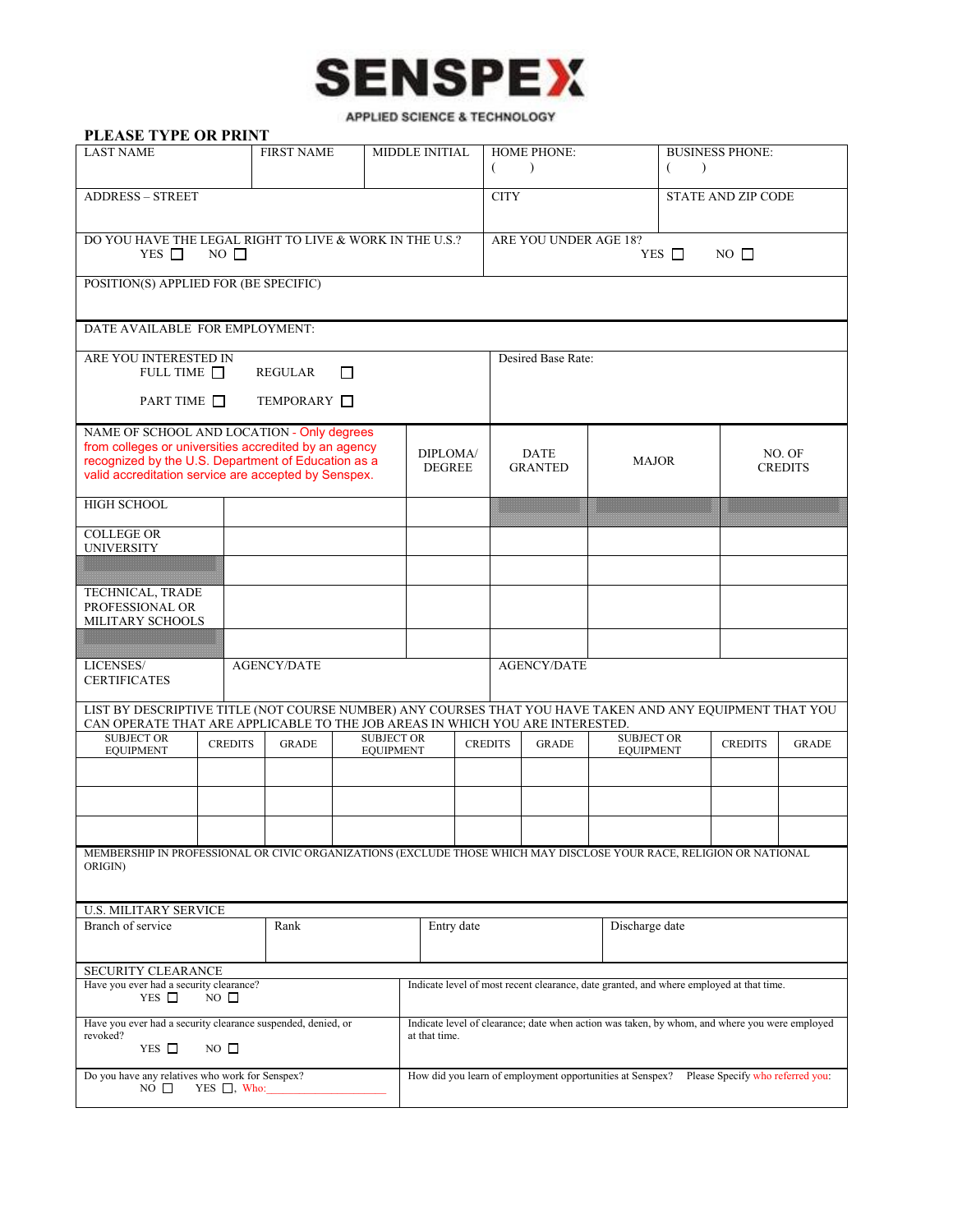

## APPLIED SCIENCE & TECHNOLOGY

EMPLOYMENT AND PERSONAL HISTORY Account for your time during at least the past ten years, whether employed, hospitalized, traveling, etc. If employed in your own business, give firm name and complete address of a business reference who can verify your activities during the period. If unemployed during any part of the ten-year period, list name and complete address of one person, not a relative, who can verify the unemployment period. If professional history extends beyond ten years, please include details. YOUR PAST/PRESENT EMPLOYER(S) WILL NOT BE CONTACTED WITHOUT SPECIFIC PERMISSION. May we contact your past/present employer(s): Yes  $\square$  No  $\square$ 

|                                                                                                                     | EMPLOYER'S NAME (Present or last position) |                                        | From (mo/yr)             | To (mo/yr)   | Final Salary               |  |  |
|---------------------------------------------------------------------------------------------------------------------|--------------------------------------------|----------------------------------------|--------------------------|--------------|----------------------------|--|--|
| ADDRESS (Number, street, city, state, and zip code)                                                                 |                                            |                                        |                          |              |                            |  |  |
| JOB TITLES AND DUTIES (Include specific skills to perform duties outlined)                                          |                                            |                                        |                          |              |                            |  |  |
|                                                                                                                     |                                            | REASON FOR LEAVING OR WANTING TO LEAVE | <b>SUPERVISOR'S NAME</b> |              | PHONE NUMBER               |  |  |
| <b>EMPLOYER'S NAME</b>                                                                                              |                                            |                                        | From (mo/yr)             | To (mo/yr)   | <b>Final Salary</b>        |  |  |
| ADDRESS (Number, street, city, state, and zip code)                                                                 |                                            |                                        |                          |              |                            |  |  |
| JOB TITLES AND DUTIES (Include specific skills to perform duties outlined)                                          |                                            |                                        |                          |              |                            |  |  |
| REASON FOR LEAVING OR WANTING TO LEAVE                                                                              |                                            | <b>SUPERVISOR'S NAME</b>               |                          | PHONE NUMBER |                            |  |  |
| <b>EMPLOYER'S NAME</b>                                                                                              |                                            |                                        | From (mo/yr)             | To $(mo/yr)$ | Final Salary               |  |  |
| ADDRESS (Number, street, city, state, and zip code)                                                                 |                                            |                                        |                          |              |                            |  |  |
| JOB TITLES AND DUTIES (Include specific skills to perform duties outlined)                                          |                                            |                                        |                          |              |                            |  |  |
| REASON FOR LEAVING OR WANTING TO LEAVE                                                                              |                                            |                                        | <b>SUPERVISOR'S NAME</b> |              | PHONE NUMBER               |  |  |
| <b>EMPLOYER'S NAME</b>                                                                                              |                                            |                                        | From (mo/yr)             | To (mo/yr)   | <b>Final Salary</b>        |  |  |
| ADDRESS (Number, street, city, state, and zip code)                                                                 |                                            |                                        |                          |              |                            |  |  |
| JOB TITLES AND DUTIES (Include specific skills to perform duties outlined)                                          |                                            |                                        |                          |              |                            |  |  |
| REASON FOR LEAVING OR WANTING TO LEAVE                                                                              |                                            |                                        | <b>SUPERVISOR'S NAME</b> |              | PHONE NUMBER               |  |  |
| LIST ADDITIONAL INFORMATION to make this record cover at least ten years (continue on a separate page if necessary) |                                            |                                        |                          |              |                            |  |  |
| From $(mo/yr)$                                                                                                      | To (mo/yr)                                 | Company                                | Address                  |              | Job title and major duties |  |  |
| From (mo/yr)                                                                                                        | To $(mo/yr)$                               | Company                                | Address                  |              | Job title and major duties |  |  |
| From (mo/yr)                                                                                                        | To $(mo/yr)$                               | Company                                | Address                  |              | Job title and major duties |  |  |